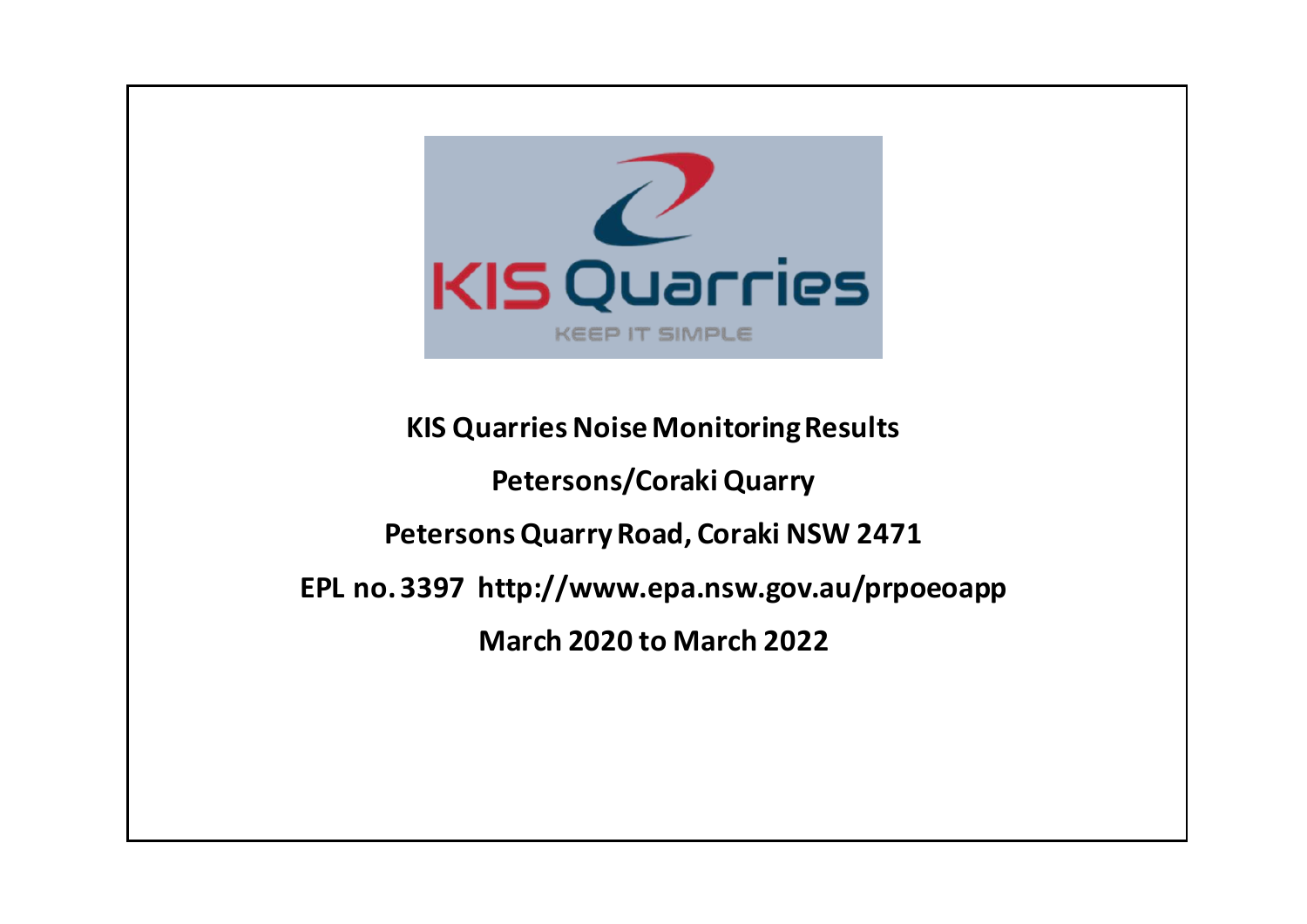| <b>Date</b><br>Obtained | Date of<br><b>Sampling</b> | <b>Time of Day</b> | Pollutant    | <b>Monitoring</b><br><b>Frequency</b><br>required by<br>licence | <b>Assessed</b><br>noise value | <b>Relevant</b><br>Percentile<br>Limit | <b>Exceedence</b> |
|-------------------------|----------------------------|--------------------|--------------|-----------------------------------------------------------------|--------------------------------|----------------------------------------|-------------------|
| 31/3/20                 | 19/3/20                    | 8:45               | <b>Noise</b> | Quarterly                                                       | $<$ 36                         | 40                                     | <b>NO</b>         |
|                         |                            | 10:00              | <b>Noise</b> | Quarterly                                                       | $<$ 36                         | 40                                     | NO                |
| 17/6/20                 | 9/6/20                     | 9:30               | <b>Noise</b> | Quarterly                                                       | $35$                           | 40                                     | <b>NO</b>         |
| 1/10/20                 | 17/9/20                    | 7:50               | <b>Noise</b> | Quarterly                                                       | $35$                           | 40                                     | NO                |
| 11/12/20                | 10/12/20                   | 8:40               | <b>Noise</b> | Quarterly                                                       | < 32                           | 40                                     | <b>NO</b>         |
| 01/04/21                | 26/03/21                   | 8:45               | <b>Noise</b> | Quarterly                                                       | $35$                           | 40                                     | NO                |
| 16/12/21                | 10/12/21                   | 9:55               | <b>Noise</b> | Quarterly                                                       | $39$                           | 40                                     | <b>NO</b>         |
| 28/03/22                | 22/03/22                   | 10:25              | <b>Noise</b> | Quarterly                                                       | $35$                           | 40                                     | <b>NO</b>         |

#### **Quarterly Noise - R1 (Units of measure – LAeq,15min -dB(A))**

Note: *Italic* indicates months the site was operated by Quarry Solutions

## **Quarterly Noise – R2 (Units of measure – LAeq,15min -dB(A))**

| <b>Date</b><br>Obtained | Date of<br><b>Sampling</b> | <b>Time of Day</b> | Pollutant                         | <b>Monitoring</b><br><b>Frequency</b><br>required by<br>licence | <b>Assessed</b><br>noise value | Relevant<br>Percentile<br>Limit | <b>Exceedence</b> |  |
|-------------------------|----------------------------|--------------------|-----------------------------------|-----------------------------------------------------------------|--------------------------------|---------------------------------|-------------------|--|
| 31/3/20                 | 19/3/20                    |                    | Agreements in place, not measured |                                                                 |                                |                                 |                   |  |
| 17/6/20                 | <i>9/6/20</i>              |                    | Agreements in place, not measured |                                                                 |                                |                                 |                   |  |
| 1/10/20                 | 17/9/20                    |                    | Agreements in place, not measured |                                                                 |                                |                                 |                   |  |
| 11/12/20                | 10/12/20                   |                    | Agreements in place, not measured |                                                                 |                                |                                 |                   |  |
| 01/04/21                | 26/03/21                   |                    | Agreements in place, not measured |                                                                 |                                |                                 |                   |  |
| 16/12/21                | 10/12/21                   |                    | Agreements in place, not measured |                                                                 |                                |                                 |                   |  |
| 28/03/22                | 22/03/22                   |                    | Agreements in place, not measured |                                                                 |                                |                                 |                   |  |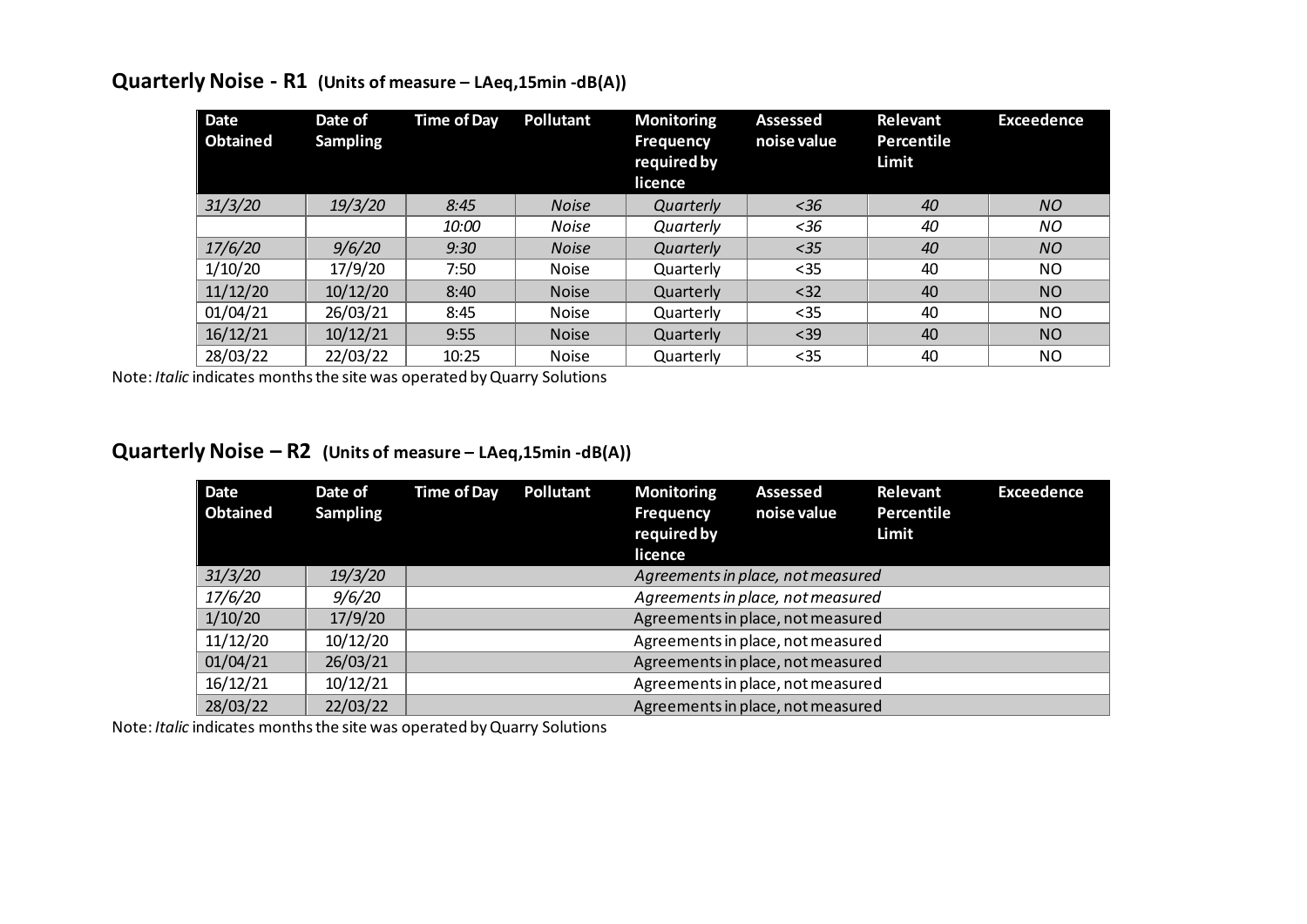| <b>Date</b><br><b>Obtained</b> | Date of<br><b>Sampling</b> | Time of Day | Pollutant                         | <b>Monitoring</b><br><b>Frequency</b><br>required by<br>licence | <b>Assessed</b><br>noise value    | Relevant<br>Percentile<br>Limit | <b>Exceedence</b> |  |
|--------------------------------|----------------------------|-------------|-----------------------------------|-----------------------------------------------------------------|-----------------------------------|---------------------------------|-------------------|--|
| 31/3/20                        | 19/3/20                    |             |                                   |                                                                 | Agreements in place, not measured |                                 |                   |  |
| 17/6/20                        | 9/6/20                     |             | Agreements in place, not measured |                                                                 |                                   |                                 |                   |  |
| 1/10/20                        | 17/9/20                    |             | Agreements in place, not measured |                                                                 |                                   |                                 |                   |  |
| 11/12/20                       | 10/12/20                   |             | Agreements in place, not measured |                                                                 |                                   |                                 |                   |  |
| 01/04/21                       | 26/03/21                   |             | Agreements in place, not measured |                                                                 |                                   |                                 |                   |  |
| 16/12/21                       | 10/12/21                   |             | Agreements in place, not measured |                                                                 |                                   |                                 |                   |  |
| 28/03/22                       | 22/03/22                   |             |                                   |                                                                 | Agreements in place, not measured |                                 |                   |  |

#### **Quarterly Noise – R3 (Units of measure – LAeq,15min -dB(A))**

Note: *Italic* indicates months the site was operated by Quarry Solutions

## **Quarterly Noise – R4 (Units of measure – LAeq,15min -dB(A))**

| <b>Date</b><br><b>Obtained</b> | Date of<br><b>Sampling</b> | <b>Time of Day</b> | Pollutant    | <b>Monitoring</b><br><b>Frequency</b><br>required by<br>licence | <b>Assessed</b><br>noise value | Relevant<br>Percentile<br>Limit | <b>Exceedence</b> |
|--------------------------------|----------------------------|--------------------|--------------|-----------------------------------------------------------------|--------------------------------|---------------------------------|-------------------|
| 31/3/20                        | 19/3/20                    | 8:25               | <b>Noise</b> | Quarterly                                                       | $34$                           | 35                              | <b>NO</b>         |
|                                |                            | 9:40               | Noise        | Quarterly                                                       | $<$ 34                         | 35                              | ΝO                |
| 17/6/20                        | 9/6/20                     | 10:25              | <b>Noise</b> | Quarterly                                                       | $35$                           | 35                              | NO                |
| 1/10/20                        | 17/9/20                    | 8:20               | Noise        | Quarterly                                                       | $32$                           | 35                              | ΝO                |
| 11/12/20                       | 10/12/20                   | 8:17               | <b>Noise</b> | Quarterly                                                       | $35$                           | 35                              | <b>NO</b>         |
| 01/04/21                       | 26/03/21                   | 9:05               | <b>Noise</b> | Quarterly                                                       | $32$                           | 35                              | NO.               |
| 16/12/21                       | 10/12/21                   | 11:20              | <b>Noise</b> | Quarterly                                                       | $35$                           | 35                              | <b>NO</b>         |
| 28/03/22                       | 22/03/22                   | 10:50              | <b>Noise</b> | Quarterly                                                       | $35$                           | 35                              | <b>NO</b>         |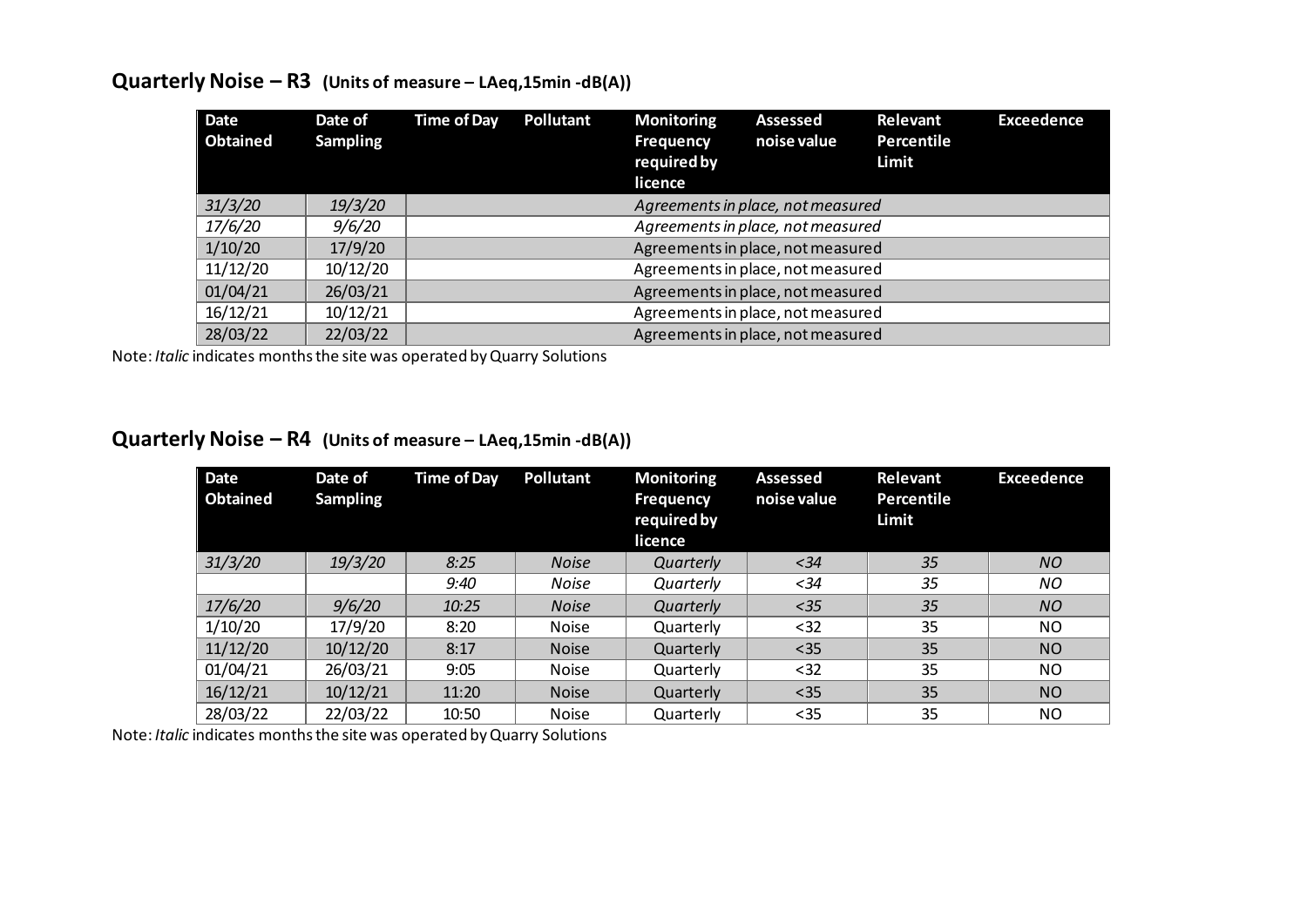| <b>Date</b><br><b>Obtained</b> | Date of<br><b>Sampling</b> | <b>Time of Day</b> | <b>Pollutant</b> | <b>Monitoring</b><br><b>Frequency</b><br>required by<br>licence | <b>Assessed</b><br>noise value | Relevant<br>Percentile<br>Limit | <b>Exceedence</b>                                                         |
|--------------------------------|----------------------------|--------------------|------------------|-----------------------------------------------------------------|--------------------------------|---------------------------------|---------------------------------------------------------------------------|
| 31/3/20                        | 19/3/20                    | 8:10               | <b>Noise</b>     | Quarterly                                                       | $~<$ 40                        | 40                              | NO.                                                                       |
|                                |                            | <i>10:20</i>       | Noise            | Quarterly                                                       | $37$                           | 40                              | ΝO                                                                        |
| 17/6/20                        | 9/6/20                     | 10:00              | <b>Noise</b>     | Quarterly                                                       | $<$ 40                         | 40                              | NO                                                                        |
| 1/10/20                        | 17/9/20                    | 8:50               | Noise            | Quarterly                                                       | $37$                           | 40                              | NO.                                                                       |
| 11/12/20                       | 10/12/20                   | 9:08               | <b>Noise</b>     | Quarterly                                                       | $<34$                          | 40                              | <b>NO</b>                                                                 |
| 01/04/21                       | 26/03/2021                 | 10:05              | <b>Noise</b>     | Quarterly                                                       | $37$                           | 40                              | NO.                                                                       |
| 16/12/21                       | 10/12/21                   | 10:50              | <b>Noise</b>     | Quarterly                                                       | <44                            | 40                              | Below<br>background,<br>not<br>measurable<br>but not at<br>nuisance level |

# **Quarterly Noise – R6 (Units of measure – LAeq,15min -dB(A))**